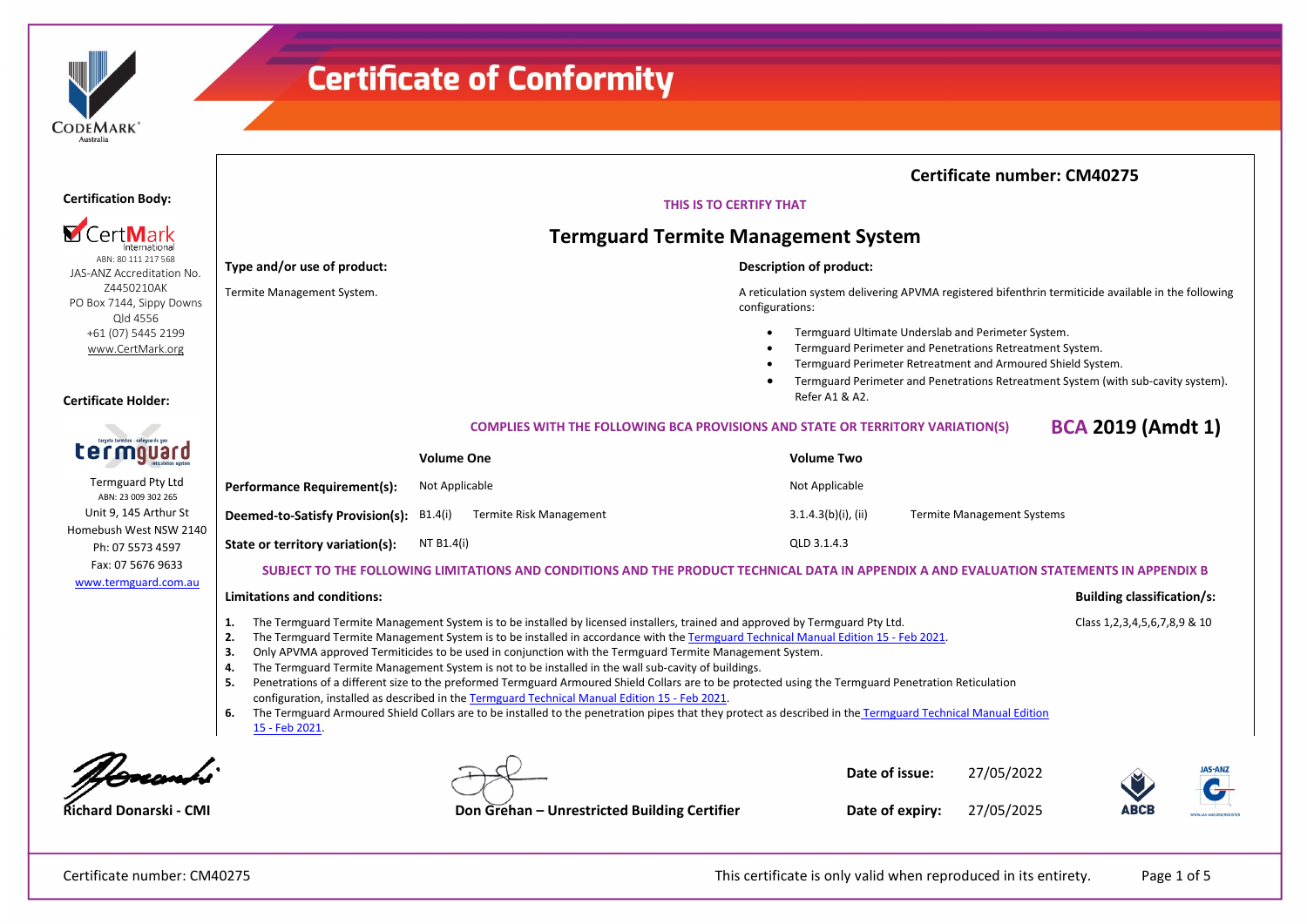

- **7.** 50 years design life established via service life predictions in accordance with Section 5 of AS 3660.3:2014 and due to the system being easily and readily accessible for replenishment.
- **8.** The concrete slab must be constructed in accordance with the requirements of AS 2870-2011 Residential slabs and footings or AS 3600:2018 -Concrete Structures (as amended up to and including Amendment 2).
- **9.** Prior to any installation the soil type is to be established that the slab will be constructed on
- **10.** On reactive soil sites (H, or E) the import of soil is required to a minimum depth of 50mm to enable the Termite Management agents' dispersion. See Manual.
- **11.** The sand/soil used for the system under the slab does not need to be washed sand but must have a grading the following specification 95-100% passing 6.7mm and 0-10% passing 75 μm.
- **12.** A minimum thickness of 150mm of sand/soil is required as part of the Termite Management System.
- **13.** High pressure, pulse type pumps are not suitable for use with Termguard Systems.
- **14.** Inspections are undertaken annually in accordance with th[e Termguard Technical Manual Edition 15 Feb 2021](https://register.certmark.org/certificates/Termguard/CM40275/Termguard_Technical_Manual_Edition_15-Feb_2021.pdf) to determine that no bridging or breaching of the Termite Management System has occurred.
- **15.** The use of the certified product/system is subject to these Limitations and Conditions and must be read in conjunction with the Scope of Certification below.

Scope of certification: The CodeMark Scheme is a building product certification scheme. The rules of the Scheme are available at the ABCB website www.abcb.gov.au. This Certificate of Conformity is to confirm that the relevant requirements of the Building Code of Australia (BCA) as claimed against have been met. The responsibility for the product performance and its fitness for the intended use remain with the Certificate Holder. The certification is not transferrable to a manufacturer not listed on Appendix A of this certificate.

Only criteria as identified within this Certificate of Conformity can be used for CodeMark certification claims. Where other claims are made in a client's Installation Manual, Website or other documents that are outside the criteria on this Certificate of Conformity, such criteria cannot be used or claimed to meet the requirements of this CodeMark certification.

The NCC defines a Performance Solution as one that complies with the Performance Requirements by means other than a Deemed-to-Satisfy Solution. A Building Solution that relies on a CodeMark Certificate of Conformity that certifies a product against the Performance Requirements cannot be considered as Deemed-to-Satisfy Solution.

This Certificate of Conformity may only relate to a part of a Performance Solution. In these circumstances other evidence of suitability is needed to demonstrate that the relevant Performance Requirements have been met. The relevant provisions of the Governing Requirements in Part A of the NCC will also need to be satisfied.

This Certificate of Conformity is issued based on the evidence of compliance as detailed herein. Any deviation from the specifications contained in this Certificate of Conformity is outside of this document's scope and the installation of the certified product will not be covered by this Certificate of Conformity. This may result in the product being classified as a non-conforming building product.

**Disclaimer:** The Scheme Owner, Scheme Administrator and Scheme Accreditation Body do not make any representations, warranties or guarantees, and accept no legal liability whatsoever arising from or connected to, the accuracy, reliability, currency or completeness of any material contained within this certificate; and the Scheme Owner, Scheme Administrator and Scheme Accreditation Body disclaim to the extent permitted by law, all liability (including negligence) for claims of losses, expenses, damages and costs arising as a result of the use of the product(s) referred to in this certificate.

When using the CodeMark logo in relation to or on the product/system, the Certificate Holder makes a declaration of compliance with the Scope of Certification and confirms that the product is identical to the product certified herein. In issuing this Certificate of Conformity, CertMark International has relied on the experience and expertise of external bodies (laboratories and technical experts).

Nothing in this document should be construed as a warranty or guarantee by CMI, and the only applicable warranties will be those provided by the Certificate Holder.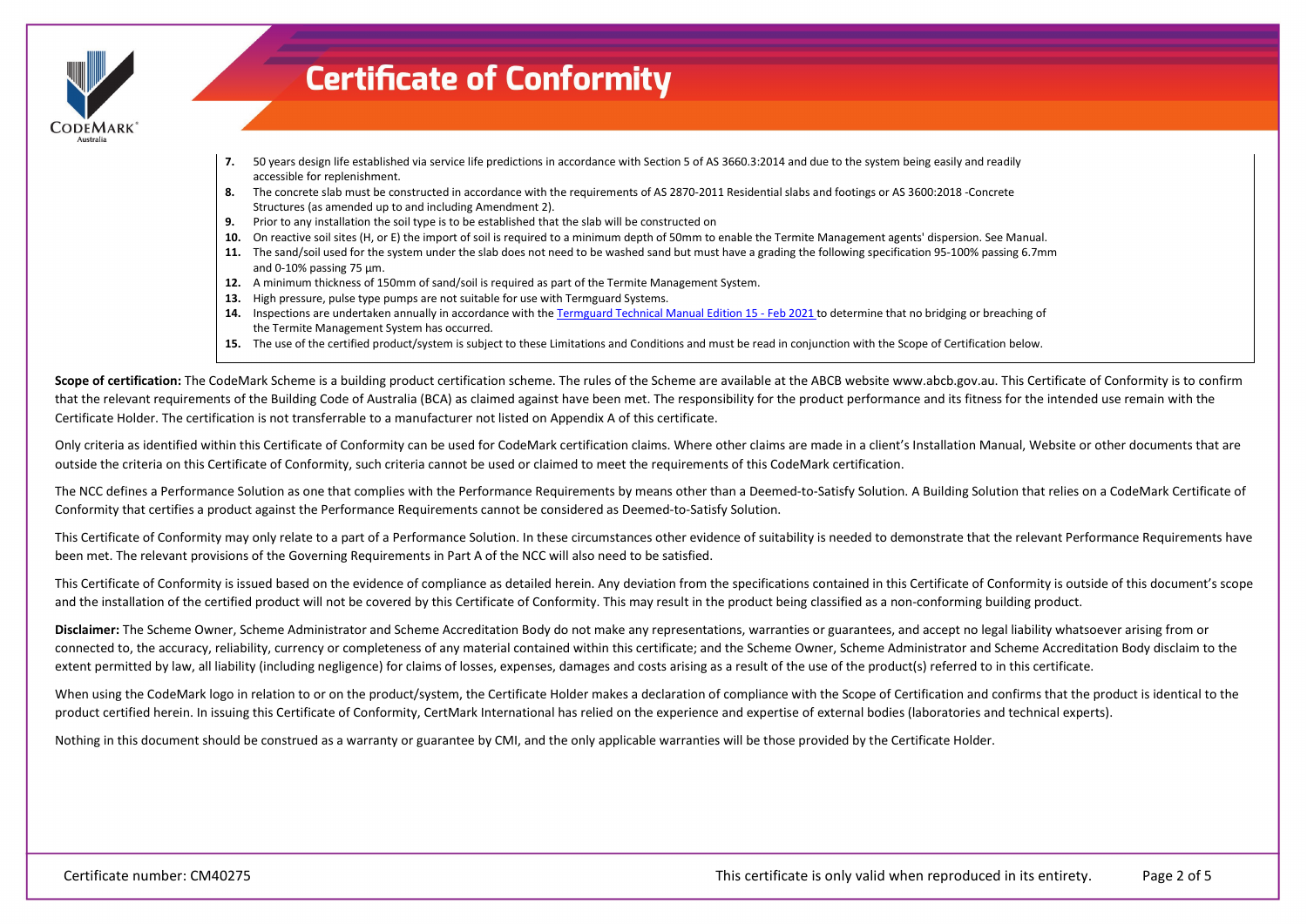

## **APPENDIX A – PRODUCT TECHNICAL DATA**

#### **A1 Type and intended use of product**

The Termguard Perimeter and Penetration Retreatment System offers a means of initial and re-application of an APVMA registered bifenthrin termiticide to the home or buildings perimeter slab edge and all slab penetrations (e.g. plumbing, electrical) and control / construction joints.

**Termguard Ultimate Underslab and Perimeter System** – used in any of the following situations:

A reticulation system for the replenishment of a chemical termite management system that is installed wholly beneath concrete slab-on-ground including rafts and infill slabs, and around building perimeters and into which is injected a termiticide; as a termite management system in conjunction with the requirements - concrete slabs as detailed in Australian Standards AS 3660.1-2014, AS 3660.3-2014, AS 3600-2018 and AS 2870-2011.

**Termguard Perimeter and Penetrations Retreatment System** – used in any of the following situations:

A reticulation system for the replenishment of a chemical termite management system for use with concrete slab-on-ground (both monolithic and infill slabs) for protection of the slab perimeter and around slab penetrations by injection of a termiticide; as a termite management system in conjunction with the requirements - concrete slabs as detailed in Australian Standards AS 3660.1-2014, AS 3660.3-2014, AS 3600-2018 and AS 2870-2011.

#### **Termguard Perimeter Retreatment and Armoured Shield System** – used in any of the following situations:

A subterranean termite management system comprising of reticulation system for the replenishment as a chemical termite management system and armoured shields as a physical termite management system for use with concrete slab-on-ground (both monolithic slabs and infill slabs) for protection around the perimeter and around slab penetrations; as a termite management system in conjunction with the requirements - concrete slabs as detailed in Australian Standards AS 3660.1–2014, AS 3660.3-2014, AS 3600-2018 and AS 2870 - 2011.

#### **Termguard Perimeter and Penetrations Retreatment System (with sub-cavity system) –** used in any of the following situations:

Reticulation system for the replenishment as a chemical termite management system for use with concrete slab-on-ground (both monolithic and infill slabs) for protection of the slab perimeter, to wall cavities of either cavity brick or brick veneer construction, or with infill and footing slabs, and around slab penetrations by injection of termiticide; as a termite management system in conjunction with the requirements concrete slabs as detailed to Australian Standards AS 3660.1–2014, AS 3660.3-2014, AS 3600-2018 and AS 2870-2011.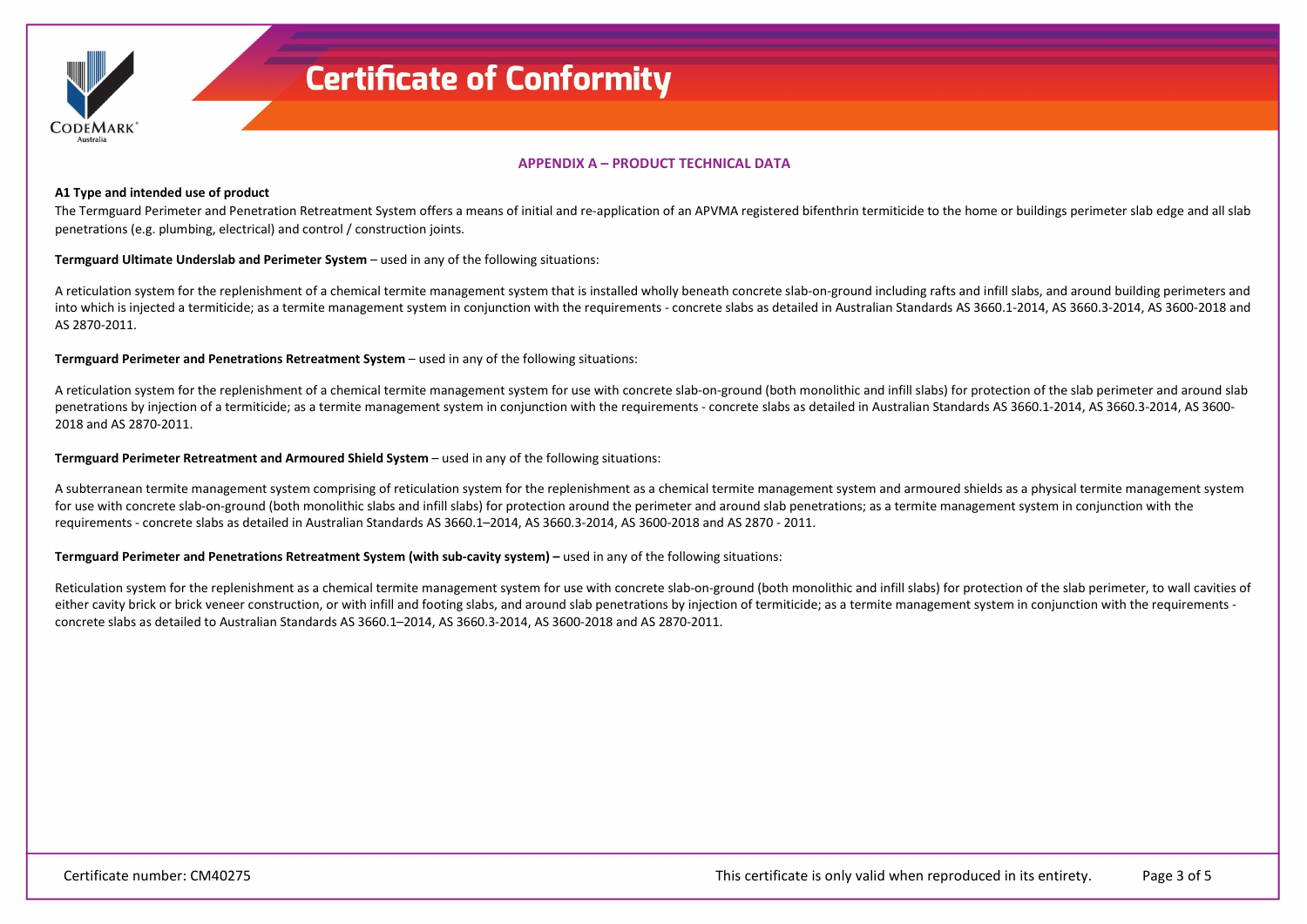

### **A2 Description of product**

The Termguard Termite Management System consists of the following varied components:

| Component                     | <b>Description</b>                                                                                                                                                                                      | Component                      | <b>Description</b>                                                                                                                                                                                                                                              |
|-------------------------------|---------------------------------------------------------------------------------------------------------------------------------------------------------------------------------------------------------|--------------------------------|-----------------------------------------------------------------------------------------------------------------------------------------------------------------------------------------------------------------------------------------------------------------|
| Manifold                      | 40mm Diameter uPVC line that runs from the outside of the structure that<br>feeds the internal 20mm drilled lines.                                                                                      | Child Proof Trap               | Rigid plastic enclosures with an inset screw-secured lid that is set into the<br>ground or pathway adjacent to the building. It houses the injection<br>connector for the Termguard System. NOTE: Only Termguard Licensees are<br>issued with the removal tool. |
| Crossover Fittings            | 20mm uPVC fittings shaped in a "+" which directs the Termiticide into the<br>Ring lines and Penetration Loops through reducers.                                                                         | Permecover                     | GeoFabric non-woven mat used as a filter for the perimeter that<br>withholds termiticide in the area required.                                                                                                                                                  |
| Reducing Tee                  | A fitting which joins to the manifold using a 40mm tee, the other two<br>arms of the reducing tee are 20mm to accept the drilled or un-drilled<br>pipes.                                                | Loops                          | 20mm perforated pipe manufactured into a loop to encircle each/all slab<br>penetrations.                                                                                                                                                                        |
| Reducers                      | Fit into the side arms of the Crossover Fittings, and Tee's reducing the<br>40mm fitting down to the 20mm diameter of the Ring lines.                                                                   | <b>Penetration Box</b>         | 20mm perforated pipe manufactured into a box to encircle each/all slab<br>penetrations.                                                                                                                                                                         |
| Un-drilled Pipe               | 20mm uPVC pipe, which carries Termiticide from the Manifold to all<br>critical areas of the sub-floor pad and perimeter. This pipe is not<br>perforated and is green in colour.                         | Drilled uPVC Pipes             | All pipe work is labelled with applicable information. Class 15 - Australian<br>Standard AS 1477:2017 or equivalent.                                                                                                                                            |
| Elbows                        | 90 <sup>0</sup> and 45 <sup>0</sup> fittings in uPVC of 40mm or 20mm, used to re-direct either<br>the Manifold or the internal lines.                                                                   | Fittings                       | Class 18 - Australian Standard AS 1477:2017 or equivalent.                                                                                                                                                                                                      |
| Non-Return Valve              | A one-way valve fitted onto the injection point end of any System. This is<br>designed to ensure fluid flow is in one direction only and eliminates back<br>flow. An arrow indicates direction of flow. | Glue                           | High-pressure solvent cement approved by Termguard and complying<br>with - Australian Standard AS/NZS 3879:2011 or equivalent.                                                                                                                                  |
| <b>Filler Point Connector</b> | A 20mm or 40mm Male cam lock fitting used to provide the connection<br>between the treatment hose and the Manifold.                                                                                     | <b>Armoured Shield Collars</b> | Heavy duty UPVC                                                                                                                                                                                                                                                 |
| Pump System                   | Pump required is a fire fighter pump, either the Onga 350 series or the<br>Davey model 93106, which will deliver high volume at a low pressure.                                                         | Grid System                    | 20mm Drilled Pipe that services penetrations of the slab.                                                                                                                                                                                                       |

#### **A3 Product specification**

The Termguard System is designed to deliver APVMA registered termiticides in accordance with AS 3660.1:2014.

## **A4 Manufacturer and manufacturing plant(s)**

Termguard Pty Ltd Unit 9, 145 Arthur Street Homebush West NSW 2140.

### **A5 Installation requirements**

The Termguard Termite Management System is to be installed in accordance with the [Termguard Technical Manual Edition 15 - Feb 2021.](https://register.certmark.org/certificates/Termguard/CM40275/Termguard_Technical_Manual_Edition_15-Feb_2021.pdf)